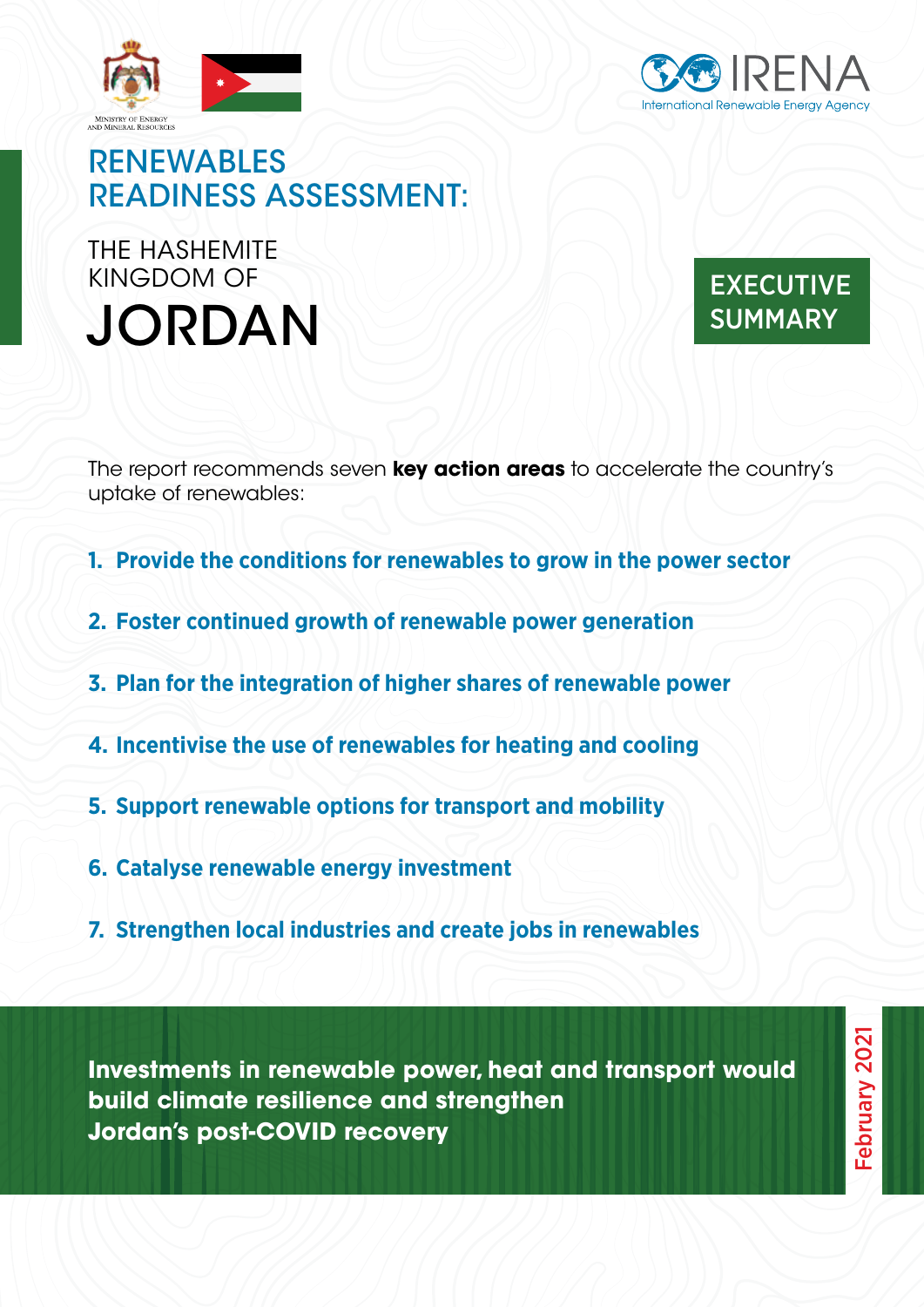## **EXECUTIVE SUMMARY**

Rapid population growth is bringing the economy under immense pressure in the Hashemite Kingdom of Jordan. New engines of economic development must be found, along with long-term spill-over benefits for the current population of 10.6 million as well as future generations. While Jordan's economic challenges are further compounded by the COVID-19 health crisis, the country is resolved to advance the use of domestic energy resources.

Indeed, energy is central to the growth of the Jordanian economy, which relies on imports to meet energy needs. This reliance strains the economy and poses energy supply security risks. These vulnerabilities drove the development of the Master Energy Strategy 2007 2020, which called for greater utilisation of domestic resources, including renewable energy.

The share of electricity from renewables in Jordan grew from 0.7% in 2014 to over 13% in 2019, making Jordan a regional front-runner in renewable energy. The country has established the necessary policies and regulations to support renewables, including solar photovoltaic (PV) and onshore wind development.

The updated Master Strategy for the Energy Sector 2020-2030, developed by the Ministry of Energy and Mineral Resources (MEMR), calls for a sustainable future energy supply, diversification of the national energy mix, increased dependency on the share of domestic energy resources, enhanced energy security, and reduced energy dependence and cost of electricity supply. The strategy targets a 31% share for renewables in total power generation capacity and 14% of the total energy mix by 2030.

The *Renewables Readiness Assessment* report prepared by, prepared by the International Renewable Energy Agency (IRENA) in close co-operation with MEMR highlights existing challenges and key opportunities as the country aims for greater energy security, supply diversity and sustainability. Recovery plans amid the COVID-19 crisis could also align closely with clean energy and other sustainability goals.

> The strategy for 2030 aims to establish a sustainable energy supply.

### **Renewable energy in Jordan: Drivers and status**

Jordan's most abundantly available renewable energy resources are solar and wind, with smaller potentials for bioenergy, hydropower and geothermal.

The Renewable Energy and Energy Efficiency Law No. 13 of 2012 and its amendments form the backbone of Jordan's policy landscape for renewable energy and energy efficiency. Bylaw (79) year 2019 for Climate Change set requirements for stakeholders to report greenhouse gas emissions.

Jordan's nationally determined contribution (NDC) commits to a 14% reduction in greenhouse gas emissions by 2030. The NDC's actions include developing and utilising renewable energy sources while encouraging investments in renewable energy.

Purely from a cost perspective, substantial reductions in the cost of renewable energy technologies over the past decade offer a compelling case for the government to pursue a greater role for renewables in the future energy mix. In Jordan, the results of the latest (third) round of direct proposal submissions in 2018 yielded bids as low as USD 0.03 (US dollars)/ kWh (kilowatt-hour). In comparison, the average cost of electricity purchased by National Electric Power Company (NEPCO) in 2018 was (USD 0.114/kWh).

Jordan's record shows that decarbonisation of the energy mix can be achieved while securing a reliable energy supply. In 2018, electricity generated from solar PV and wind avoided nearly 1.5 million tonnes of carbon emissions. Renewable energy use for heating/ cooling applications has been limited – and based mostly on solar water heaters – the launch of the Jordan Renewable Energy and Energy Efficiency Fund (JREEEF) has catalysed the market for these heaters. In addition, the government supports the adoption of electric vehicles, even while expansion of the charging infrastructure is needed.

#### **Advancing renewable energy in Jordan**

Renewable energy solutions will be instrumental in improving energy security, reducing the cost of energy supply, advancing environmental preservation and strengthening Jordan's recovery from the COVID-19 crisis. To support the next phase of renewables growth, a broader policy mix focusing on deployment, integration and enabling conditions at the sector level is needed. Demand creation and electrification of end-uses will also be crucial.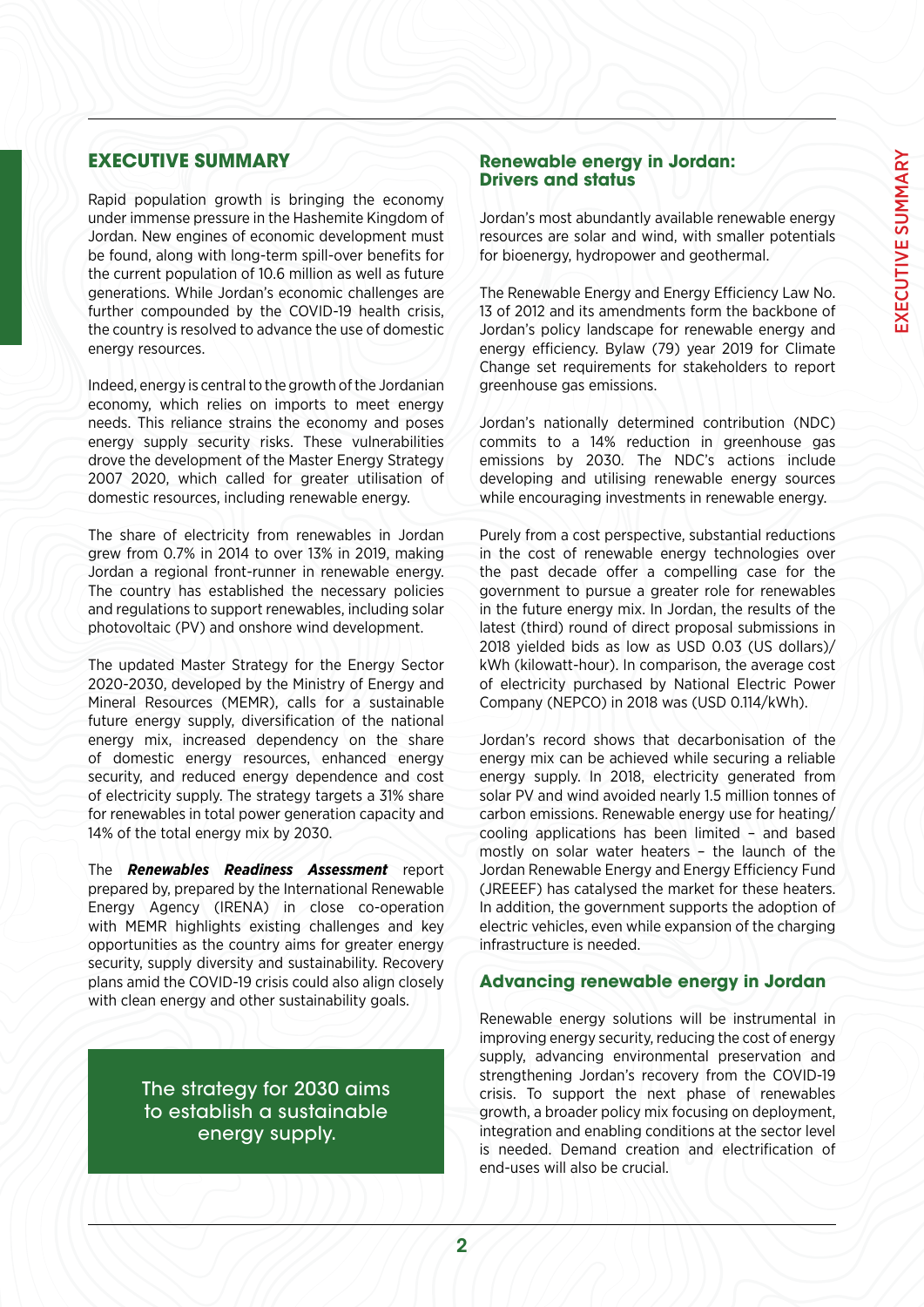The report gives key recommendations for Jordan to realise the full economic, social and environmental potential of renewables in seven key areas, with applications spanning power, transport, and heating/ cooling for buildings and industry. Renewable energy investments and local industry development and job creation are also addressed, as illustrated in Figure ES1. The outcome is for renewables to comprise a much higher share of Jordan's energy mix while improving energy security and reducing the cost of supply.

#### **Accelerating Jordan's energy transition: Recommended action areas**



#### 1. **Provide the conditions for renewables to grow in the power sector**

**Clarify the trajectory for renewables in Jordan's energy mix.** The Master Strategy for the Energy Sector provides a long-term vision for the evolution of the country's energy sector. However, the indefinite suspension of new projects over 1 megawatt (MW) since January 2019 has introduced uncertainty to the sector.

To achieve high shares of renewables in the energy mix and low energy costs, integrated plans and policies for electricity demand stimulation through the electrification of end-uses should be pursued between ministries, cross-sector applications improved, and energy poverty alleviated. Partnerships among ministries, distribution companies and municipalities can help to achieve this.

#### 2. **Foster continued growth of renewable power generation**

**Shorten approval processes and project timelines that add to risks and transaction costs.** While utilityand small-projects are affected differently, the time needed between expressing interest and project commissioning can be several years. Steps are needed to establish a fixed milestone-based timeframe.

Standardising land acquisition processes by predeveloping sites – including the development of grid interconnection infrastructure, conduct of sectorspecific environmental and social impact assessments (e.g., bird migration studies in the case of wind) and completion of land acquisition – can level the playing field for private participation in future tender processes.

Government programmes have also been launched to deploy rooftop solar PV systems for small residential consumers currently under national welfare schemes. Such programmes should be scaled up to increase social impact, reduce consumer energy expenditure and limit government subsidy costs. The electricity tariff design and charges (e.g., wheeling rates) for renewable energy projects should accurately reflect the true cost of the services delivered by the network.

**Strengthen linkages to energy efficiency.** Despite numerous bylaws enacted to advance energy efficiency measures – as well as the JREEEF and the Jordan Chamber of Industry's targeted financing programmes for energy audits – renewable energy penetration has been limited. Therefore, the industrial sector's capacity could be developed to implement energy efficiency (and renewable energy) measures and institute industry-specific benchmarks and best practices.

In power generation, for instance, combined heat and power applications can dramatically improve efficiencies and can offer cost-effective energy alternatives, especially in industries where both electric and thermal energy are consumed. Pilot projects already exist, such as in Wadi Shalala in Irbid; therefore, dedicated regulations are needed to scale up the adoption of such solutions.

#### 3. **Plan for the integration of higher shares of renewable power**

**Strengthen national transmission and distribution infrastructure.** The lack of capacity to handle higher shares of renewables in the transmission and distribution infrastructure is a key hurdle for further growth. Tools – such as the IRENA FlexTool – are available to analyse a power system's flexibility needs, determine least-cost solutions and integrate them into the strategy. Liaising with other ministries related to industry, agriculture, transport and water is crucial for identifying regions with existing and upcoming power demand potential.

In the short-term, Jordan should identify priorities for the distribution network, mobilise investments to strengthen infrastructure and unlock network capacity to integrate renewables and other loads, such as those from electric vehicle charging stations.